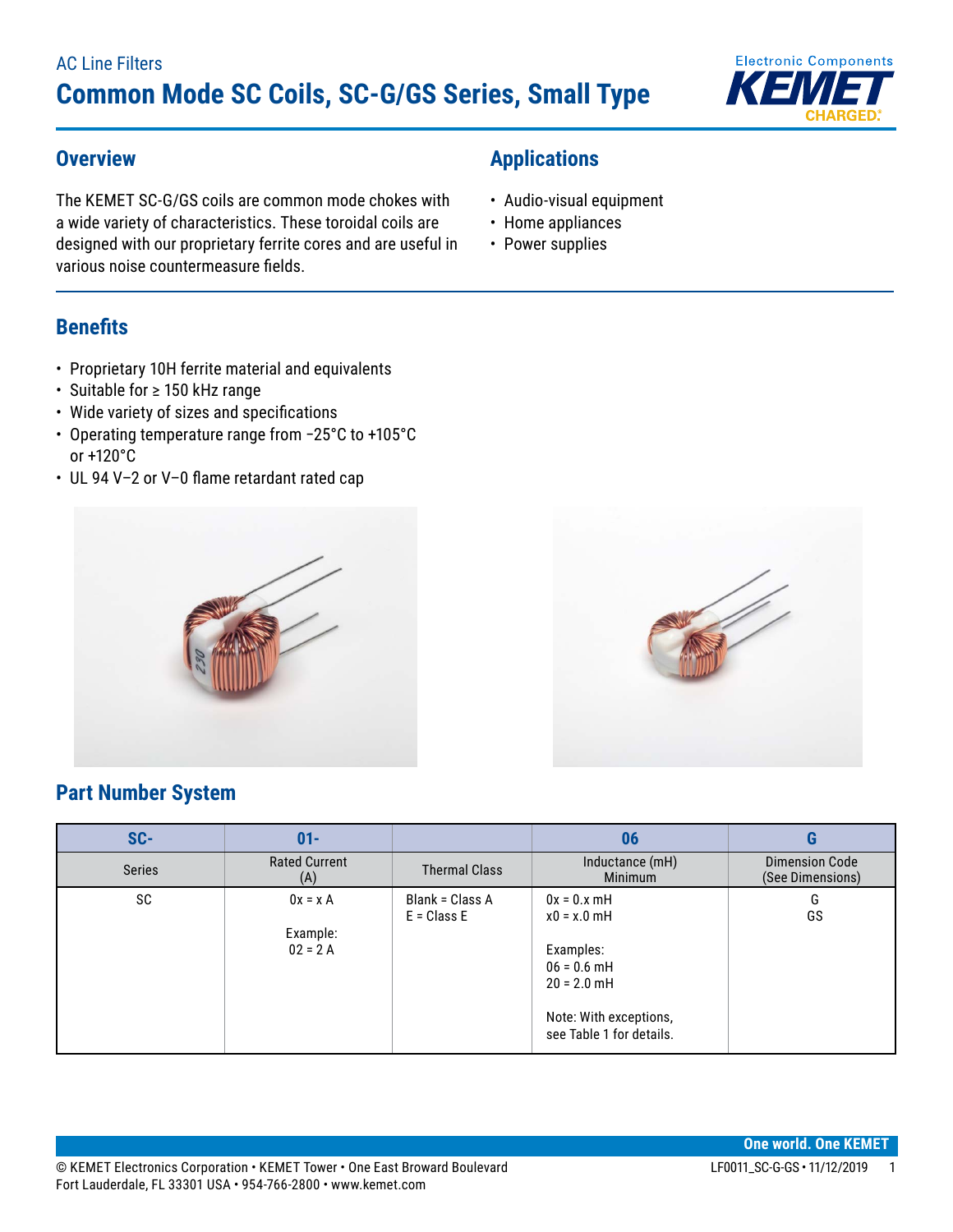

## **Magnetic Permeability of Ferrite Material**

In order to achieve most efficient noise reduction, it is important to select the material according to the target frequency band. Depending on its magnetic permeability, a particular ferrite material will be effective in a certain frequency band. A schematic representation of the relationship between the magnetic permeability of each material and the corresponding effective band range is shown in Figure 1. Materials with higher magnetic permeability are effective in the lower frequency range, while those with lower magnetic permeability are effective in the higher frequency range. Thus, Mn-Zn products are mainly used for reducing conduction noise, while Ni-Zn products are commonly used for radiation noise countermeasures.

The effective frequency range varies depending on core shape, size and number of windings. This frequency dependence of the magnetic permeability as shown in the figure serves for reference purposes only and it should be tested on the actual device to determine its effectiveness.

S18H, S15H, 10H, 7H, 5H, 1400L and 700L are KEMET's proprietary ferrite material names. Other materials can also be available on request.



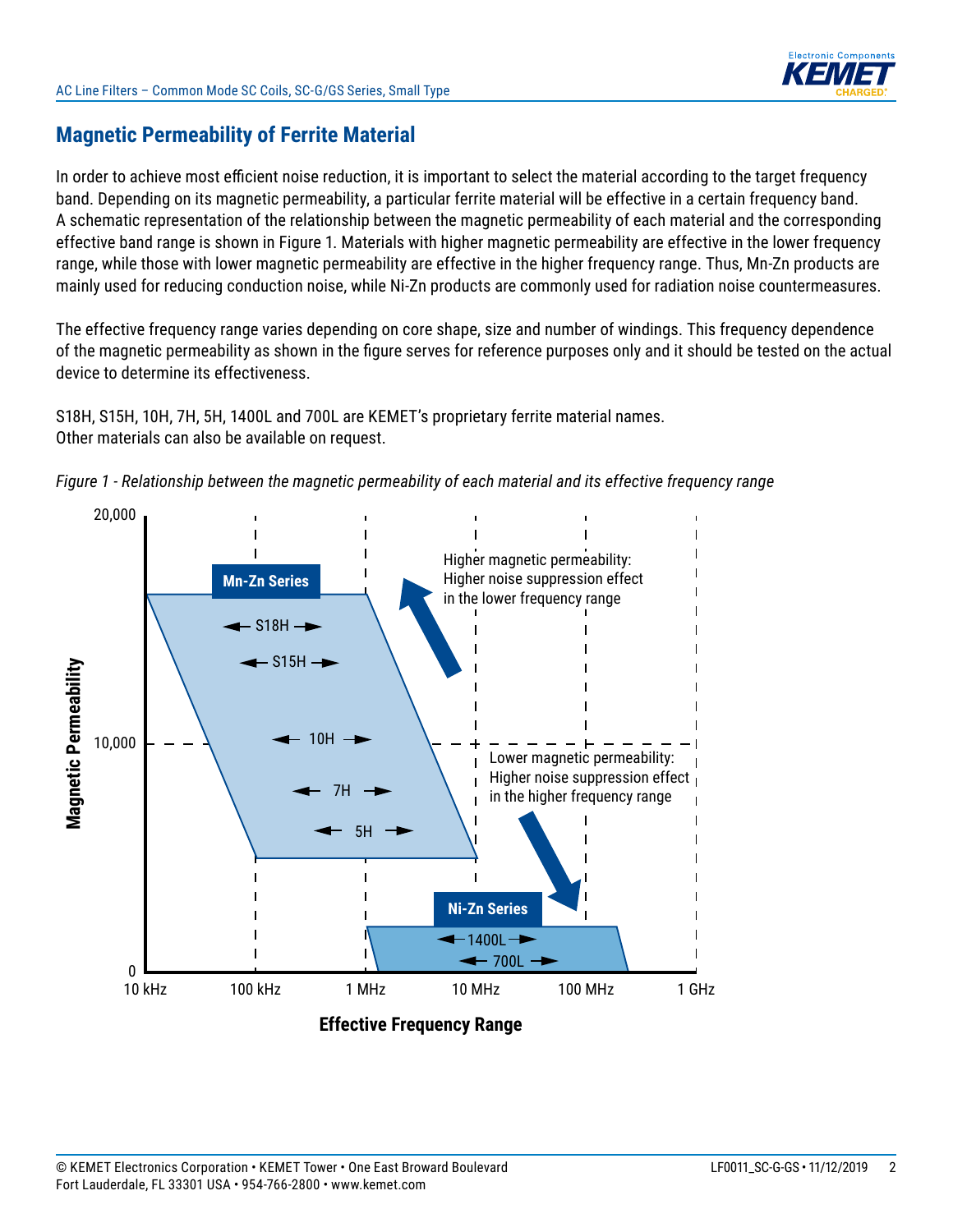

## **Dimensions – Millimeters**







| <b>Part Name</b> |                        | <b>Dimensions</b><br>(mm) |            | Pin Pitch <sup>1</sup><br>(Reference) |    |  |
|------------------|------------------------|---------------------------|------------|---------------------------------------|----|--|
|                  | <b>OD</b><br>(Maximum) | (Maximum)                 |            | a                                     | b  |  |
| SC-01-06G        | 17.5                   | 14.0                      | $15+2.0$   | 8                                     | 13 |  |
| SC-01-10G        | 17.5                   | 14.0                      | $15 + 2.0$ | 8                                     | 13 |  |
| SC-01-20G        | 17.5                   | 14.0                      | $15+2.0$   | 8                                     | 13 |  |
| SC-01-30G        | 17.5                   | 14.0                      | $15+2.0$   | 8                                     | 13 |  |
| SC-01-50G        | 17.5                   | 14.0                      | $15+2.0$   | 8                                     | 13 |  |
| SC-01-80G        | 17.5                   | 14.0                      | $15+2.0$   | 8                                     | 13 |  |
| SC-01-E50G       | 17.5                   | 14.0                      | $15+2.0$   | 6                                     | 10 |  |
| SC-02-06G        | 17.5                   | 14.0                      | $15 + 2.0$ | 8                                     | 13 |  |
| SC-02-10G        | 17.5                   | 14.0                      | $15+2.0$   | 8                                     | 13 |  |
| SC-02-20G        | 17.5                   | 14.0                      | $15 + 2.0$ | 8                                     | 13 |  |
| SC-02-30G        | 17.5                   | 14.0                      | $15+2.0$   | 8                                     | 13 |  |
| SC-03-06G        | 17.5                   | 14.0                      | $15 + 2.0$ | 8                                     | 13 |  |
| SC-03-10G        | 17.5                   | 14.0                      | $15+2.0$   | 8                                     | 13 |  |
| SC-03-E016G      | 17.5                   | 14.0                      | $15 + 2.0$ | 10                                    | 11 |  |
| SC-06-01G        | 17.0                   | 14.0                      | $8 + 1.5$  | 6                                     | 10 |  |
| SC-01-10GS       | 15.0                   | 8.5                       | $15+2.0$   | 6                                     | 8  |  |
| SC-01-20GS       | 15.0                   | 8.5                       | $15+2.0$   | $6\phantom{1}$                        | 8  |  |
| SC-02-10GS       | 15.0                   | 8.5                       | $15+2.0$   | 6                                     | 8  |  |
| SC-03-05GS       | 15.0                   | 8.5                       | $15+2.0$   | $6\phantom{1}$                        | 8  |  |

*\*Pin pitch values are for reference only. Values are not guaranteed.*

# **Environmental Compliance**

All KEMET AC line filters are RoHS Compliant.

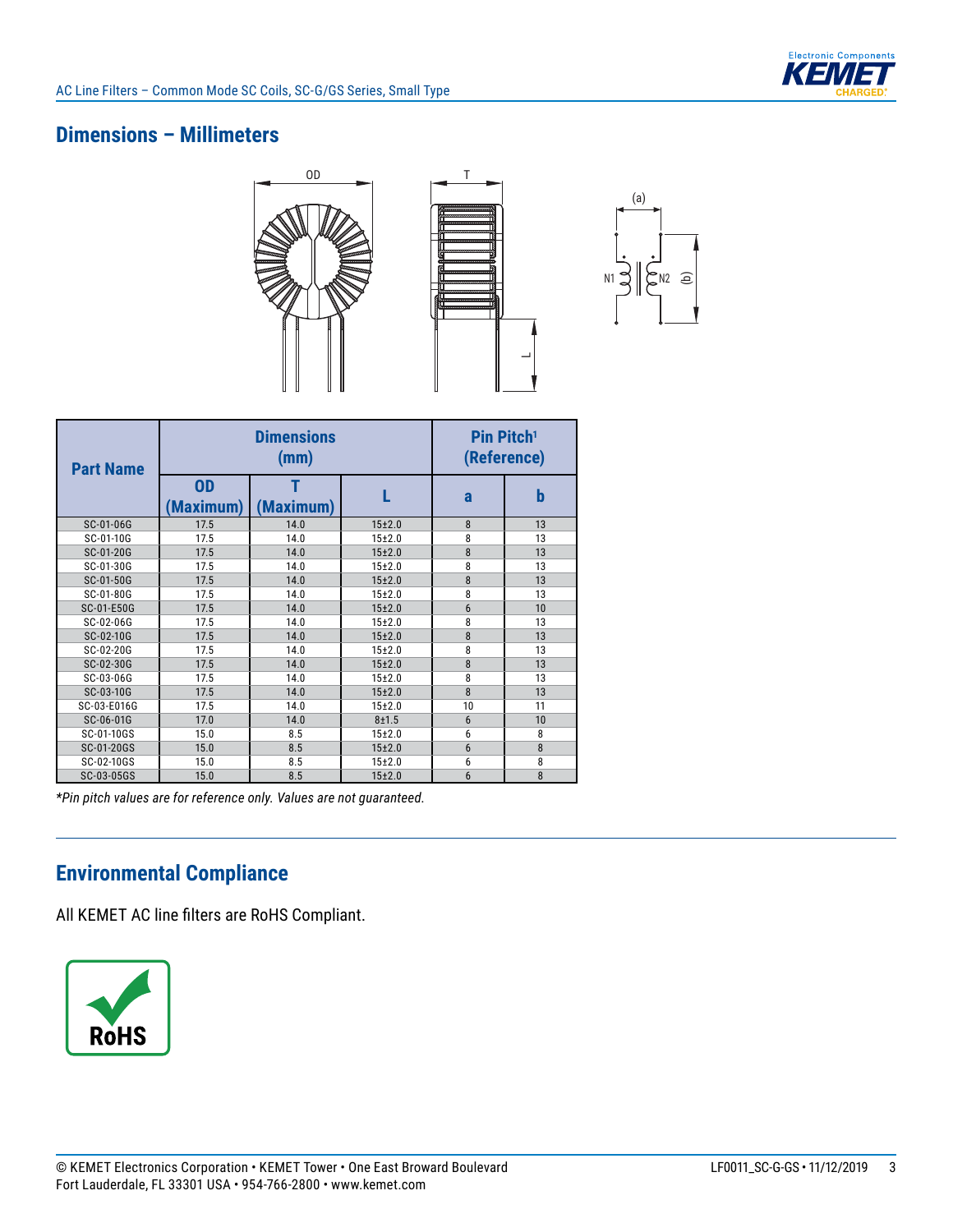## **Performance Characteristics**

| Item                               | <b>Performance Characteristics</b>                                                                     |
|------------------------------------|--------------------------------------------------------------------------------------------------------|
| <b>Rated Voltage</b>               | 250 VAC/VDC                                                                                            |
| <b>Withstanding Voltage</b>        | 2, 400 V (2 seconds, between lines)                                                                    |
| <b>Insulation Resistance</b>       | $>$ 100 MΩ at 500 VDC (between lines)                                                                  |
| <b>Rated Current Range</b>         | $1 - 6A$                                                                                               |
| Rated Inductance Range             | $0.105 - 8.0$ mH minimum                                                                               |
| Inductance Measurement Condition   | 1 kHz, 10 kHz, and 100 kHz                                                                             |
| <b>Thermal Class</b>               | A (105°C) and E (120°C)                                                                                |
| <b>Operating Temperature Range</b> | -25°C to +105°C (include self temperature rise) and<br>-25°C to +120°C (include self temperature rise) |

# **Table 1 – Ratings & Part Number Reference**

| <b>Part</b><br><b>Number</b> | <b>Rated</b><br><b>Current</b><br>AC(A) | <b>Inductance</b><br>(mH)<br><b>Minimum</b> | <b>DC</b><br><b>Resistance/</b><br>Line (m $\Omega$ )<br><b>Maximum</b> | <b>Temperature</b><br>Rise (K)<br><b>Maximum</b> | <b>Wire</b><br><b>Diameter</b><br>(mm) | <b>Marking</b>           | <b>Thermal</b><br><b>Class</b> | Weight (g)<br><b>Approximate</b> |
|------------------------------|-----------------------------------------|---------------------------------------------|-------------------------------------------------------------------------|--------------------------------------------------|----------------------------------------|--------------------------|--------------------------------|----------------------------------|
| SC-01-06G                    |                                         | 0.60003                                     | 60.00                                                                   | 40.0                                             | 0.40                                   | 106                      | $A(105^{\circ}C)$              | 5.0                              |
| SC-01-10G                    | $\mathbf{1}$                            | 1.0000 <sup>3</sup>                         | 70.00                                                                   | 40.0                                             | 0.40                                   | 110                      | $A(105^{\circ}C)$              | 5.0                              |
| SC-01-20G                    | $\mathbf{1}$                            | 2.0000 <sup>3</sup>                         | 100.00                                                                  | 40.0                                             | 0.40                                   | 120                      | $A(105^{\circ}C)$              | 5.0                              |
| SC-01-30G                    | $\mathbf{1}$                            | 3.0000 <sup>3</sup>                         | 120.00                                                                  | 40.0                                             | 0.40                                   | 130                      | $A(105^{\circ}C)$              | 6.0                              |
| SC-01-50G                    | $\mathbf{1}$                            | 5.00003                                     | 150.00                                                                  | 40.0                                             | 0.40                                   | 150                      | $A(105^{\circ}C)$              | 7.0                              |
| SC-01-80G                    | $\mathbf{1}$                            | 8.0000 <sup>3</sup>                         | 300.00                                                                  | 40.0                                             | 0.35                                   | 180                      | $A(105^{\circ}C)$              | 6.0                              |
| SC-01-E50G                   | $\mathbf{1}$                            | 5.00001                                     | 150.00                                                                  | 40.0                                             | 0.40                                   | 150                      | $E(120^{\circ}C)$              | 4.9                              |
| SC-01-E100G                  | $\mathbf{1}$                            | 10.0000                                     | 350.00                                                                  | 40.0                                             | 0.35                                   | 100                      | $E(120^{\circ}C)$              | 6.0                              |
| SC-01-E121G                  | $\mathbf{1}$                            | 12.0000                                     | 400.00                                                                  | 40.0                                             | 0.35                                   | 121                      | $E(120^{\circ}C)$              | 6.0                              |
| SC-01-E150G                  | $\mathbf{1}$                            | 15.0000                                     | 450.00                                                                  | 40.0                                             | 0.35                                   | -                        | E (120 $^{\circ}$ C)           | 6.0                              |
| SC-02-06G                    | $\overline{2}$                          | 0.6000 <sup>3</sup>                         | 50.00                                                                   | 40.0                                             | 0.50                                   | 206                      | $A(105^{\circ}C)$              | 6.0                              |
| SC-02-10G                    | $\overline{2}$                          | 1.0000 <sup>3</sup>                         | 50.00                                                                   | 40.0                                             | 0.50                                   | 210                      | $A(105^{\circ}C)$              | 7.0                              |
| SC-02-20G                    | $\overline{2}$                          | 2.0000 <sup>3</sup>                         | 70.00                                                                   | 40.0                                             | 0.50                                   | 220                      | $A(105^{\circ}C)$              | 8.0                              |
| SC-02-30G                    | $\overline{2}$                          | 3.0000 <sup>3</sup>                         | 85.00                                                                   | 40.0                                             | 0.50                                   | 230                      | $A(105^{\circ}C)$              | 9.0                              |
| SC-03-06G                    | $\overline{3}$                          | 0.6000 <sup>3</sup>                         | 30.00                                                                   | 40.0                                             | 0.60                                   | 306                      | $A(105^{\circ}C)$              | 7.0                              |
| SC-03-10G                    | 3                                       | 1.00003                                     | 35.00                                                                   | 40.0                                             | 0.60                                   | 310                      | $A(105^{\circ}C)$              | 8.0                              |
| SC-03-E016G                  | 3                                       | 0.1638 <sup>2</sup>                         | 8.51                                                                    | 17.5                                             | 0.70                                   |                          | $E(120^{\circ}C)$              | 4.5                              |
| SC-06-01G                    | 6                                       | 0.1050 <sup>1</sup>                         | 10.00                                                                   | 40.0                                             | 0.65                                   | $\overline{\phantom{a}}$ | $A(105^{\circ}C)$              | 3.8                              |
| SC-01-10GS                   | $\mathbf{1}$                            | 1.00001                                     | 130.00                                                                  | 40.0                                             | 0.30                                   |                          | $A(105^{\circ}C)$              | 2.0                              |
| SC-01-20GS                   | $\mathbf{1}$                            | 2.0000 <sup>1</sup>                         | 180.00                                                                  | 40.0                                             | 0.30                                   | -                        | $A(105^{\circ}C)$              | 2.0                              |
| SC-02-10GS                   | $\overline{2}$                          | 1.0000 <sup>1</sup>                         | 80.00                                                                   | 40.0                                             | 0.40                                   | $\qquad \qquad -$        | $A(105^{\circ}C)$              | 3.0                              |
| SC-03-05GS                   | $\overline{3}$                          | 0.5000 <sup>1</sup>                         | 45.00                                                                   | 45.0                                             | 0.45                                   | $\overline{\phantom{0}}$ | $A(105^{\circ}C)$              | 3.0                              |

#### *Parts in bold are not for new design.*

*1 Inductance Measurement Condition: 1 kHz*

*2 Inductance Measurement Condition: 10 kHz*

*3 Inductance Measurement Condition: 100 kHz*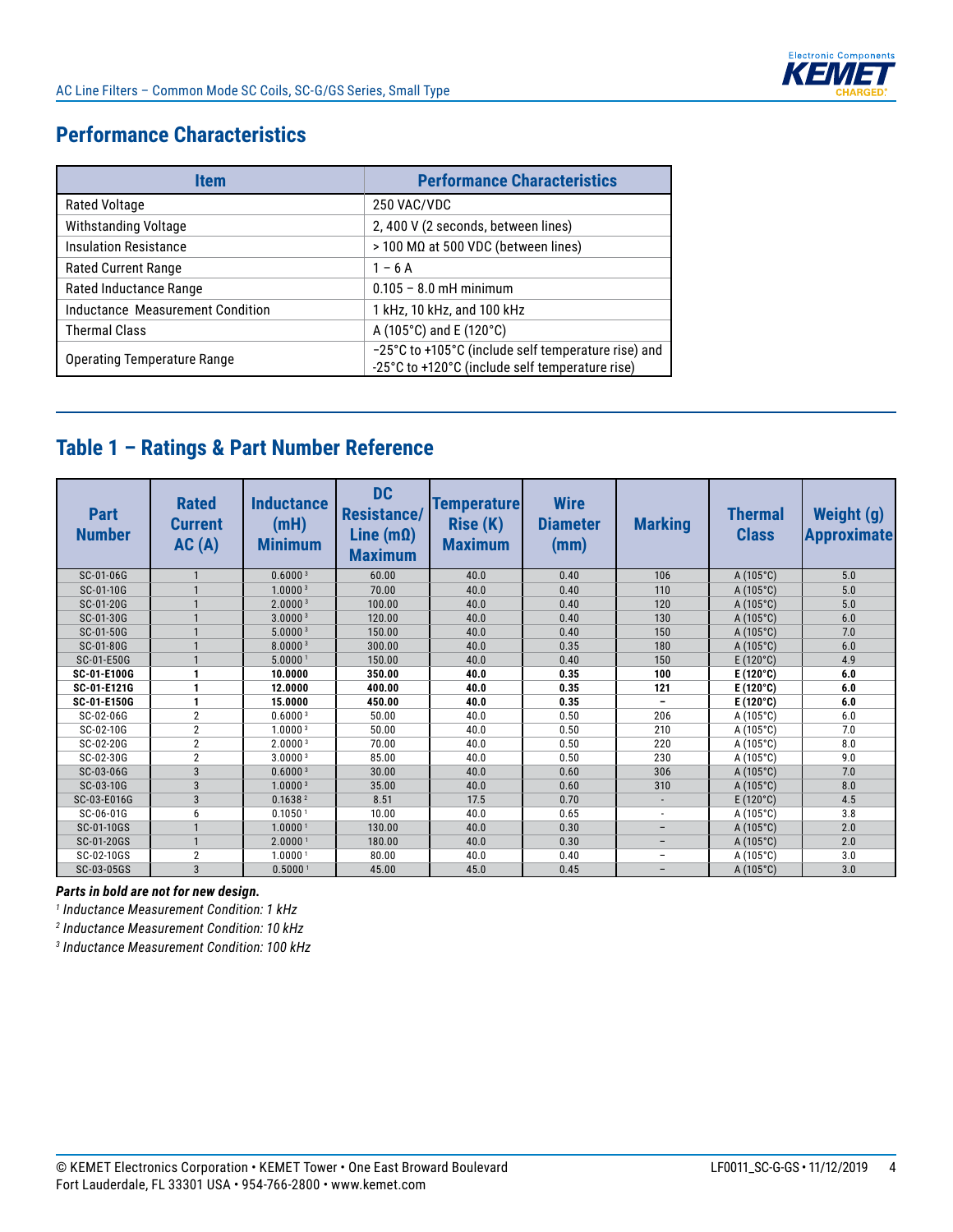

## **Frequency Characteristics**















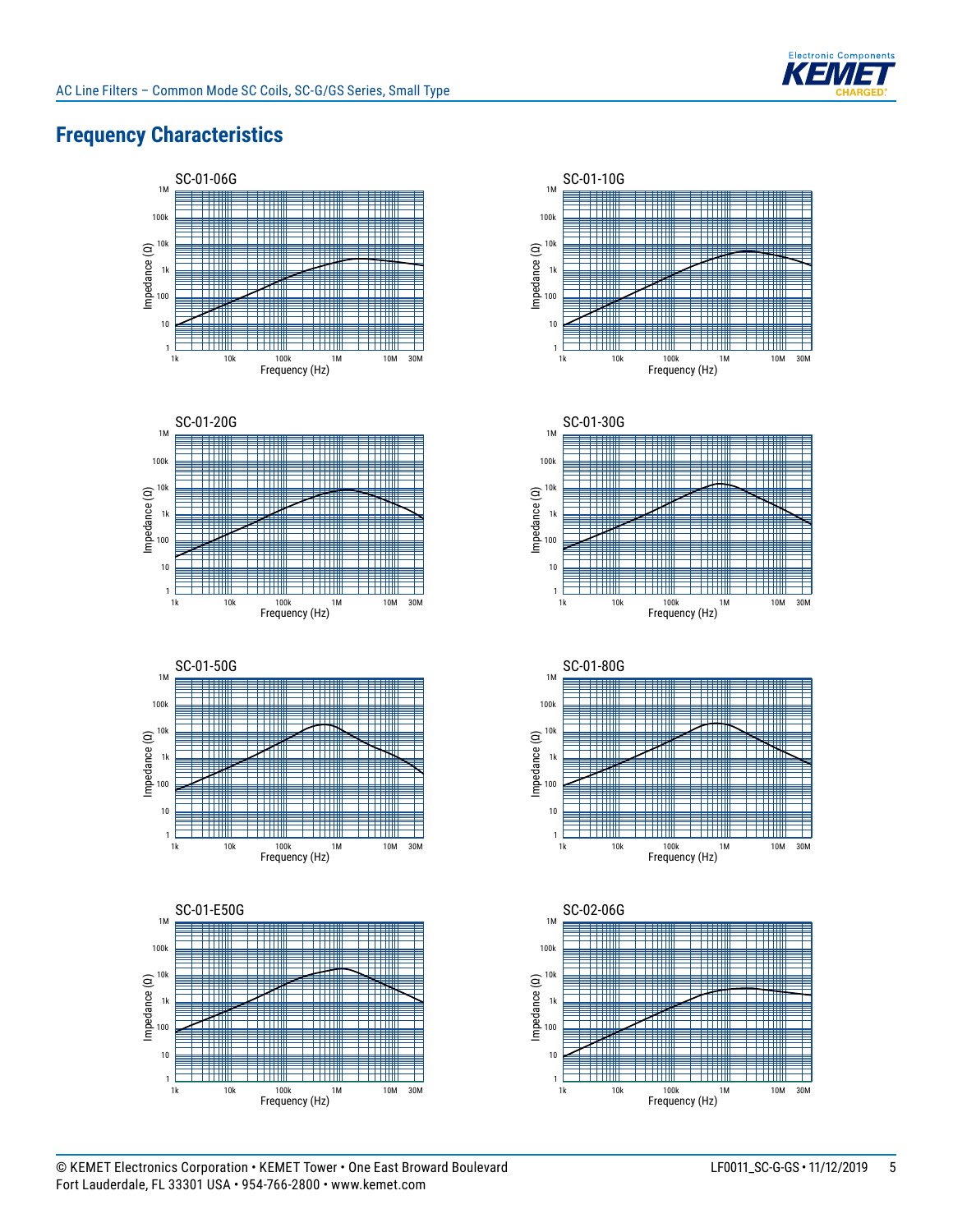

## **Frequency Characteristics cont.**















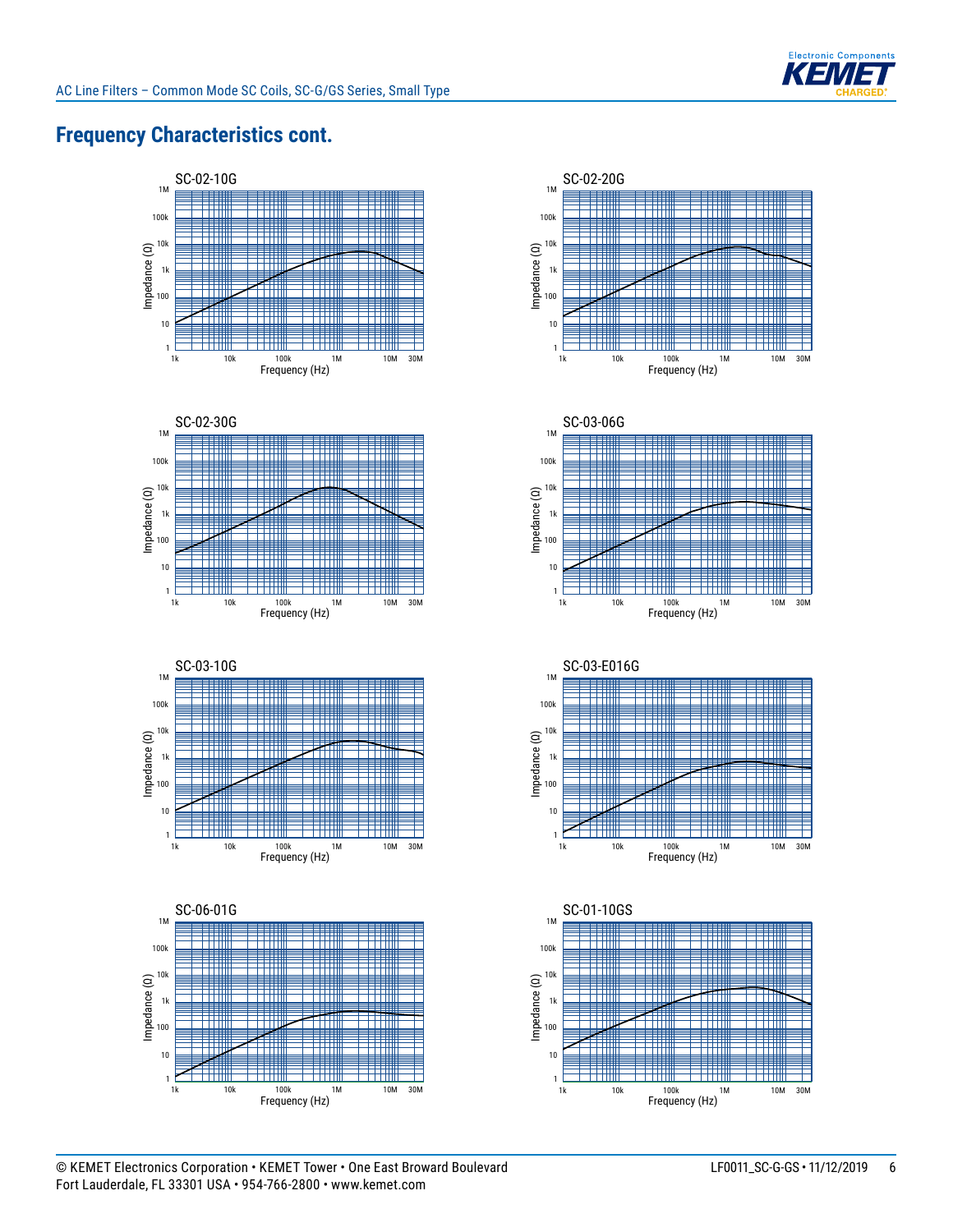

## **Frequency Characteristics cont.**





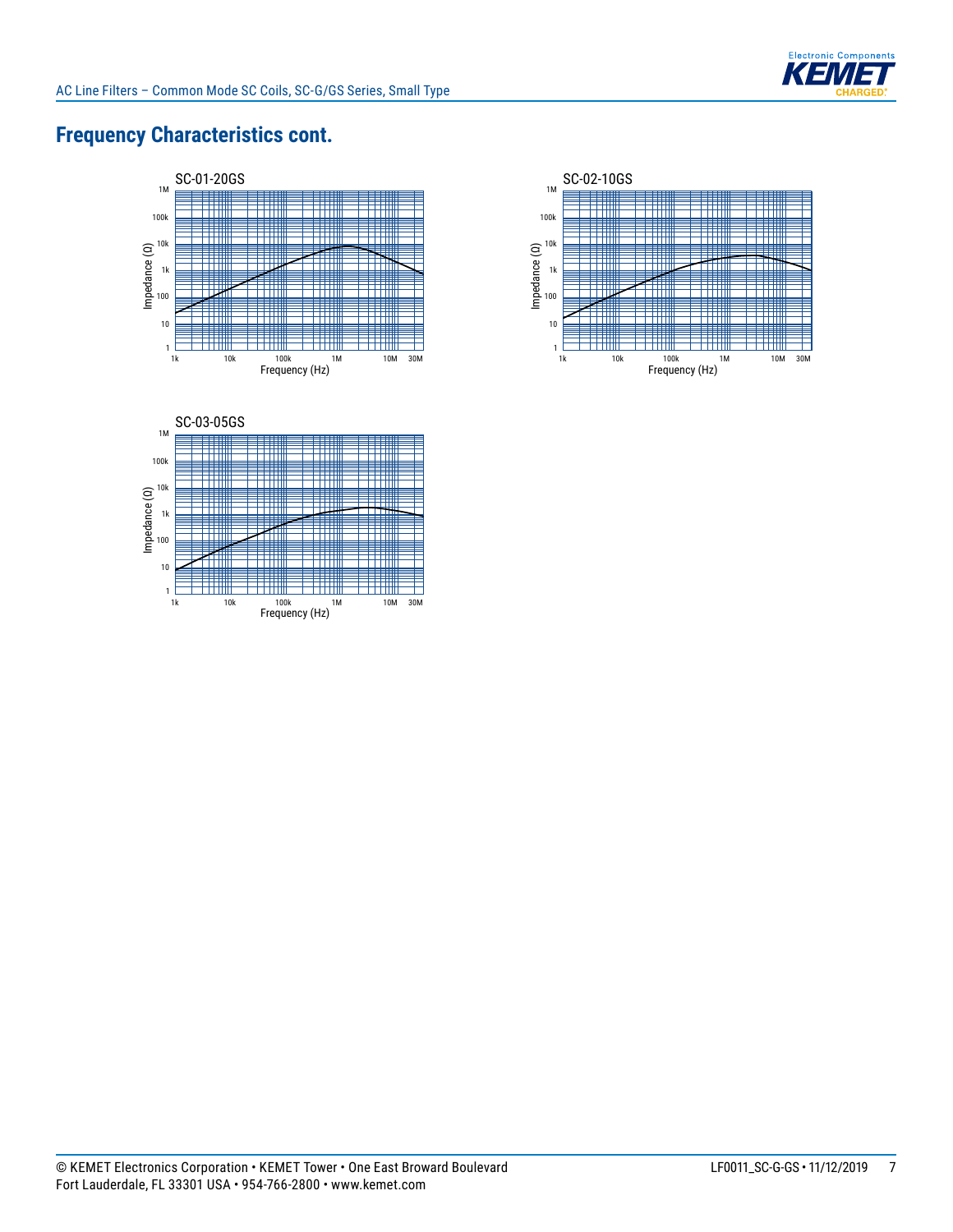

## **Packaging**

| Type        | <b>Packaging Type</b> | <b>Pieces Per Box</b> |
|-------------|-----------------------|-----------------------|
| $SC-G$      |                       | 1.300                 |
| SC-03-E016G | Tray                  | 550                   |
| SC-GS       | <b>Bulk</b>           | 3.000                 |

## **Handling Precautions**

#### **Precautions for product storage**

AC Line Filters should be stored in normal working environments. While the chokes themselves are quite robust in other environments, solderability will be degraded by exposure to high temperatures, high humidity, corrosive atmospheres, and long term storage.

KEMET recommends that maximum storage temperature not exceed 40°C and maximum storage humidity not exceed 70% relative humidity. Atmospheres should be free of chlorine and sulfur bearing compounds. Temperature fluctuations should be minimized to avoid condensation on the parts. Avoid storage near strong magnetic fields, as this might magnetize the product.

For optimized solderability, AC line filters stock should be used promptly and preferably within 6 months of receipt.

#### **Product temperature rise values**

The values listed for temperature rise are the result of self-heating in wires when the rated current (commercial frequency) is applied.

When using the product, check and evaluate the value of the core temperature rise under actual operating conditions.